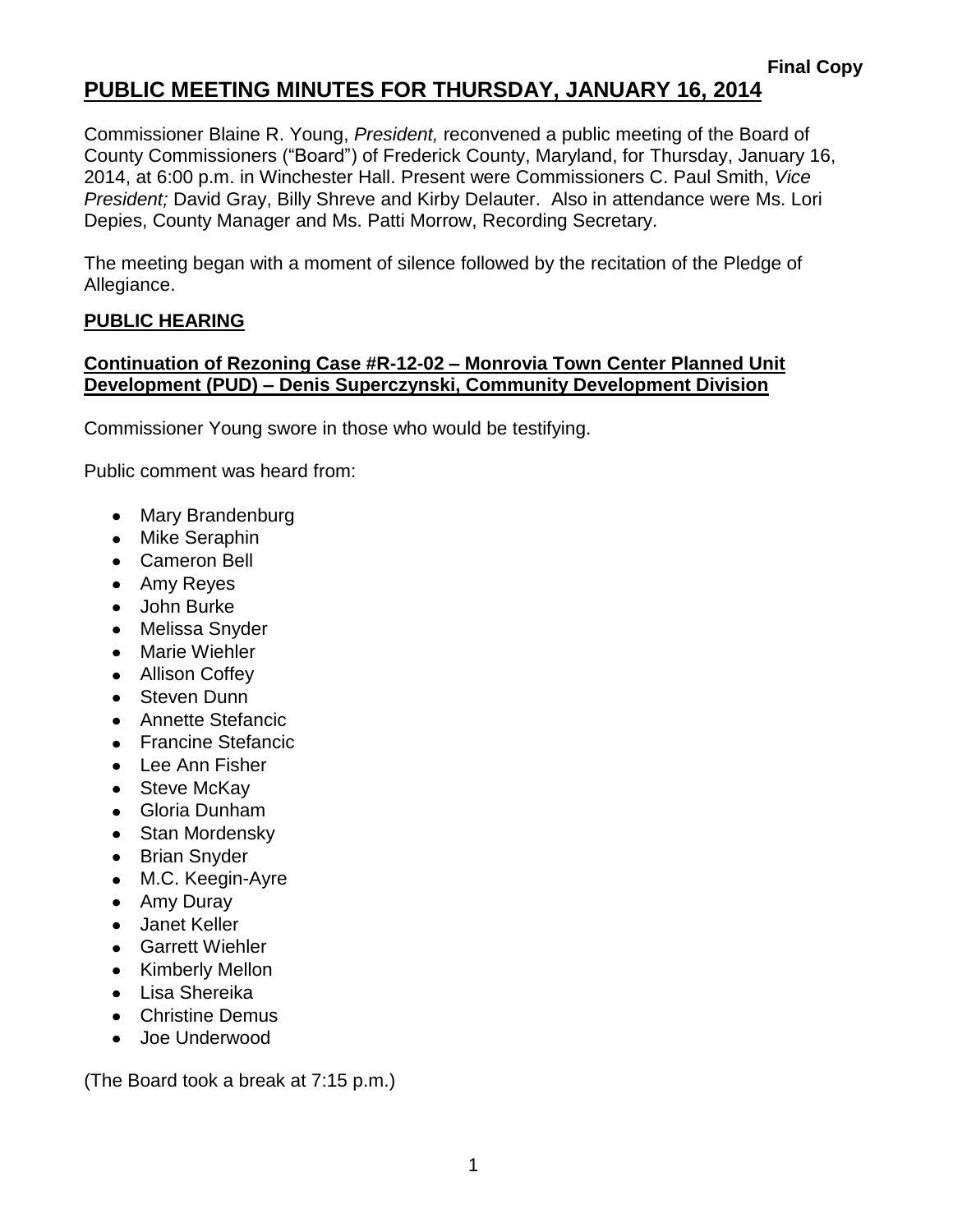## **PUBLIC MEETING MINUTES FOR THURSDAY, JANUARY 16, 2014**

(Commissioner Young reconvened the meeting at 7:25 p.m.)

Public comment was heard from:

- Michelle Rosenfeld, Esquire, The Law Offices of Michelle M. Rosenfeld, LLC
- Chris Fair

Mr. Rand Weinberg, Esquire, The Law Offices of Rand Weinberg LLC. Of Counsel to Miles and Stockbridge P.C., representing the applicants, gave a rebuttal on the public comments heard during the public hearing.

*Motion to approve Rezoning Case #R-12-02 to rezone 398.51acres from Agricultural to Planned Unit Development with the following modifications to the proposed Phase I Concept Plan –*

- *Reduce the maximum number of dwellings to be constructed from 1,510 to 1,250;*
- *Multi-family or two-over-two dwelling types shall not be permitted;*
- *The percentage mix of dwelling types shall be 70% single-family detached and 30% single-family attached/townhouses;*
- *A minimum of 50% (625 dwellings) of the total maximum number of dwellings constructed shall be age-restricted to persons 55 years of age or older;*
- *There shall be no access from this development, including the park area and high school site to Weller Road;*
- *The eastern boundary of the project would be limited to the western boundary of the power line parcel;*
- *Approval is based on the finding that the request as amended meets the Approval Criteria as set forth in the Zoning Ordinance § 1-19-3.110.4 and adequately addresses the Planned Development District Approval Criteria as set forth in § 1-19-10.500.3; and*
- *Direct staff to prepare an ordinance to bring back to the Board at a later date.*

*A Substitute motion was offered to reschedule the hearing within a 14-day period to take additional public comments, but it received no second.*

| <b>COMMISSIONERS</b> | <b>MOTION</b> | <b>SECOND</b> | <b>YES</b> | <b>NO</b> | <b>ABSTAIN</b> | <b>NOT PRESENT</b> |
|----------------------|---------------|---------------|------------|-----------|----------------|--------------------|
| Young                |               |               |            |           |                |                    |
| Smith                |               |               |            |           |                |                    |
| <b>Shreve</b>        |               |               |            |           |                |                    |
| Gray                 |               |               |            |           |                |                    |
| <b>Delauter</b>      |               |               |            |           |                |                    |

*Original motion passed 4-0-1.*

| <b>COMMISSIONERS</b> | <b>MOTION</b> | <b>SECOND</b> | <b>YES</b> | <b>NO</b> | <b>ABSTAIN</b> | <b>NOT PRESENT</b> |
|----------------------|---------------|---------------|------------|-----------|----------------|--------------------|
| Young                |               |               | `          |           |                |                    |
| <b>Smith</b>         |               | ,,            | v<br>~     |           |                |                    |
| <b>Shreve</b>        |               |               |            |           |                |                    |
| Gray                 |               |               |            |           |                |                    |
| <b>Delauter</b>      |               |               | v<br>^     |           |                |                    |